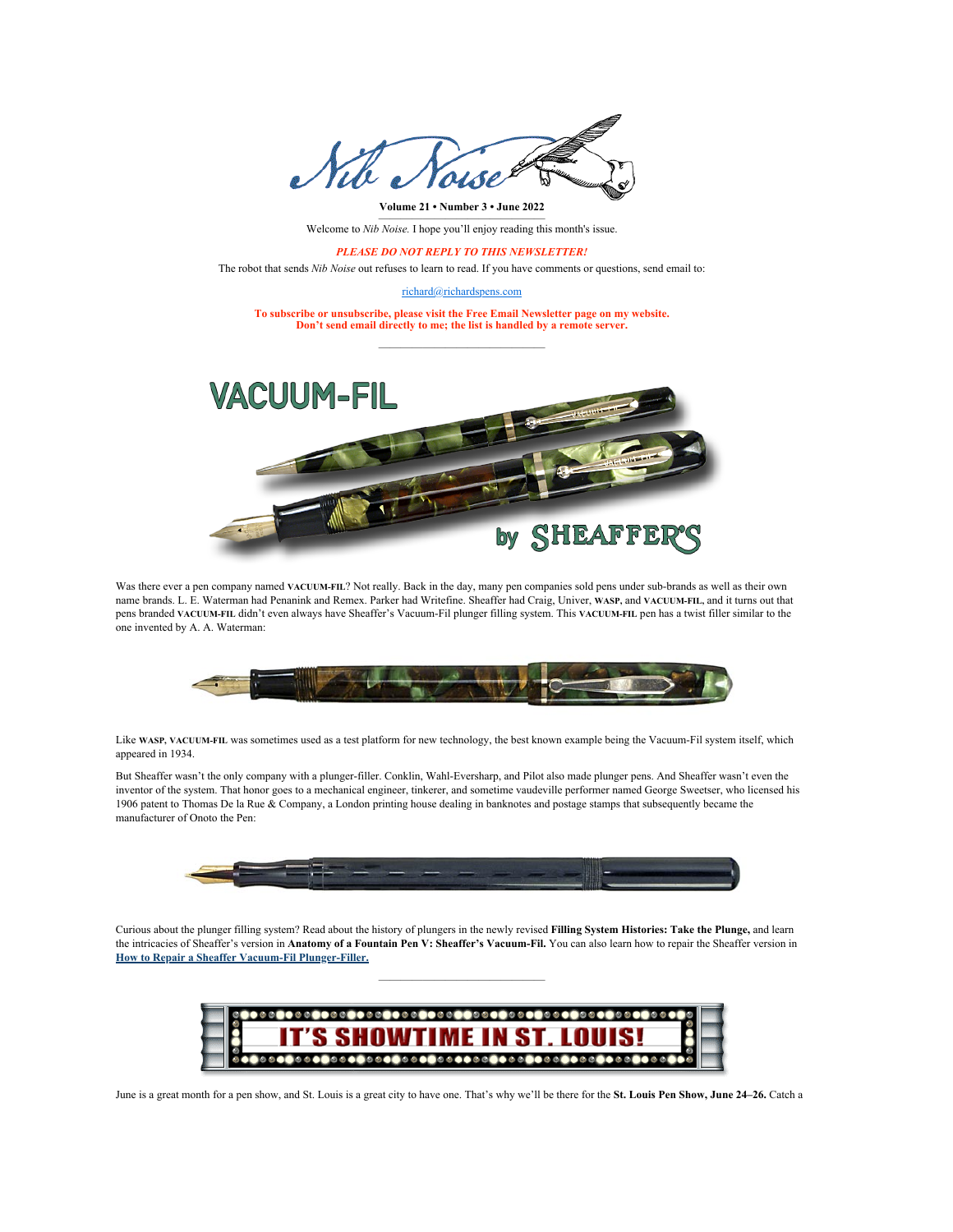good time with friends and fellow collectors, and sign up for at least some of the great seminars and workshops!

And speaking of workshops, working directly with participants and with assistance from Linda Kennedy, resident nib technician at Indy-Pen-Dance, and Joshua Lax, owner and operator of the J. J. Lax Pen Company, **I will offer my hands-on workshop on nib smoothing.** In this intensive two-hour session, I will teach you how to smooth nibs and do some basic adjustments using the tools and methods I've developed during more than 20 years of experience. (I cannot guarantee that you will be an accomplished nibmeister at the end of the session, but you will have learned a lot and, I hope, had a good time.)

**We will have space for 16 hands-on participants.** *[Participants must register in advance.](http://www.richardspens.com/?page=workshop)* Your prepaid \$20.00 materials fee will cover the cost of the tools, supplies, and pens you will use. You'll also need to bring a good *unlighted* hand loupe. I recommend a high-quality 10× loupe such as the BelOMO triplet shown here. It's available from Amazon, eBay, and other dealers on the Internet. (With cheap loupes, you get what you pay for: shoddy construction and poor optics.)



**The materials kit includes two practice pens like the ones shown here.** Please don't bring your own pens expecting to work on them during the workshop. After the session, you will keep your materials so that you can continue honing your skills at home.



**[Registration for the workshop](http://www.richardspens.com/?page=workshop) will open at 9:00 a.m. Eastern time on Friday, June 10, 2022.** At that time, you can register through PayPal using your VISA, MasterCard, Discover, or American Express card, or your PayPal account if you have one.

———————————————

# чик

This month the well of ideas ran a little dry, so I approached award-winning children's author and illustrator Steve Light with a general question about drawing with fountain pens. You will find Steve's answer in **[Drawing with Fountain Pens.](http://www.richardspens.com/?misc=drawing_w_fp)** The sketch below is one Steve made of Southern Railway locomotive No. 1401 in the Smithsonian Institution.



**My Books**



I invite you to visit my website's Books page. It has a [complete listing of all my books,](http://www.richardspens.com/?bks=) with direct links to the vendors' pages where you can buy them for your own library. To better show you what each book looks like, I've updated all the cover images on the page to the larger size you see above.

As an Amazon, Apple, and Barnes & Noble Associate, I earn a commission when you purchase one of my books by following a link from my Books page.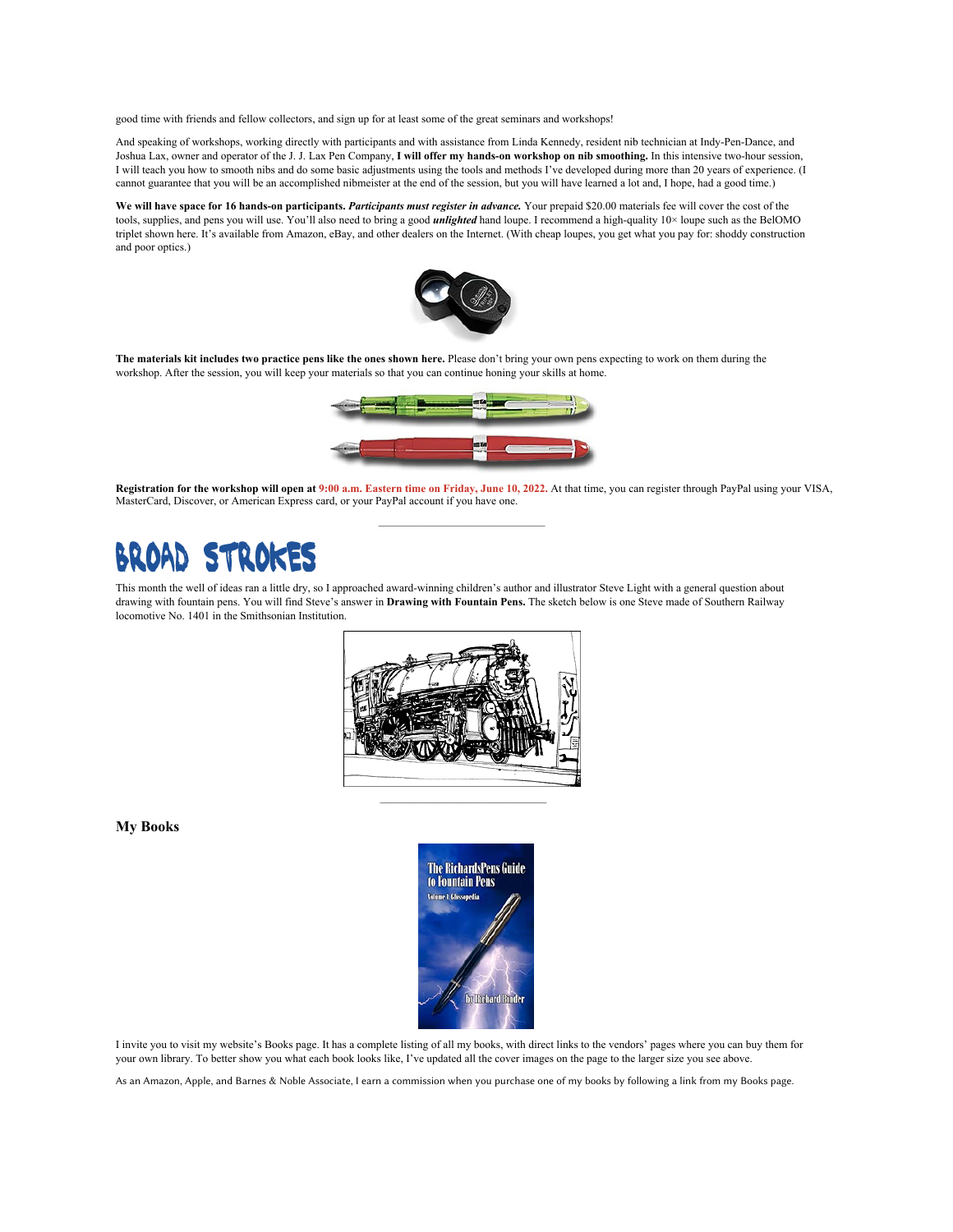

amazon.com.



———————————————



*By Don Fluckinger*

## **[October 2006: Holy Toledo!](http://www.richardspens.com/?xf=0610)**

*It struck me, as I inspected a Conklin pen last week, that the company's home base of Toledo, Ohio, seems an unlikely epicenter of pendom. But it makes sense.*



———————————————

### **From the** *Glossopedia*

With more than 1,600 entries comprising (with subentries) more than 1,750 individual terms, more than 1,000 illustrations, more than 200 patent citations linked to their respective patent documents at various archives, and extensive cross-references, the RichardsPens *Glossopedia* is the most comprehensive resource of its kind anywhere. Each month, *Nib Noise* includes a randomly chosen *Glossopedia* entry.

**Matador** (*Siebert & Löwen,* also *Standard-Matador*) A pen manufacturer located in Wuppertal-Elberfeld, Germany (near Düsseldorf); founded in 1895 by Adolf Siebert and Ewald Löwen to manufacture office supplies. The company began making fountain pens *c.* 1911, when it received French Patent Nº [431,385](https://worldwide.espacenet.com/publicationDetails/originalDocument?CC=FR&NR=431385A&KC=A&FT=D&ND=&date=19111109&DB=&locale=) (issued on November 9, 1911), for a retracting safety pen that featured a novel modification of the twist mechanism for extending and retracting the nib. By the beginning of the 1920s, the company was focusing on developing high-quality pens at low cost. Later Matador pens were piston-fillers, ordinary in design but stylish and generally of very high quality (below, a Matador 811). The company's most significant innovation was the 1949 development of a reliable airtight snap cap. Because of the sound this cap made when closed, the first pen model to bear it was called the Matador Click. The company ceased operation in 1973.



If you would like to suggest an entry for the *Glossopedia,* I invite you to send an email to me at [richard@richardspens.com](mailto:richard@richardspens.com?subject=Glossopedia%20suggestion) with your proposed entry. If you don't have a definition for your entry, I'll do my best to find one. And if you don't think you can wait more than 133 years (note how this number keeps growing as new entries are added) to see the whole *Glossopedia* here, one entry at a time (if I don't slip up and repeat an entry or three), you can easily jump the gun by [purchasing your own copy in ebook form](http://www.richardspens.com/?bks=richard+vol1). When I release the next edition, your ebook vendor will notify you (or make the update silently).

——————————————— To help you find reference articles on my site that have been edited recently, there is a handy heading right at the top of the [reference index,](http://www.richardspens.com/?refp=) listing the five most recently added or edited reference pages. For edited pages, there are brief descriptions of what was changed. ———————————————

#### **The Pen Doctor**

The Pen Doctor is a regular visitor to the Nashua Pen Spa, and every so often he puts a few prescriptions up on my site. Each month (except when I forget), I'll be reprinting one of his past prescriptions here.

## **I have a beautiful Doric in Morocco, with a roller clip. The end of the cap appears to have crystallized, and a chunk of it has fallen out. I would either like to replace it or fill the defect in to stop further deterioration.**

 $\mathbf{R}$ : It's not possible to stop further deterioration, I'm afraid. Celluloid is nitrated cellulose that has been stabilized with camphor. It is inherently unstable, and it will all decompose over time. (Thicker parts go faster than thinner parts, and clear parts go faster than colored parts.) The only way to preserve the pen in usable condition is to replace the cap entirely with one that has not yet begun to decompose. Also, do not keep the pen in a tightly closed space, or in any space with other celluloid pens, because the nitric acid that the celluloid gives off as it decomposes will hasten the decomposition of any other celluloid objects that are exposed.

———————————————